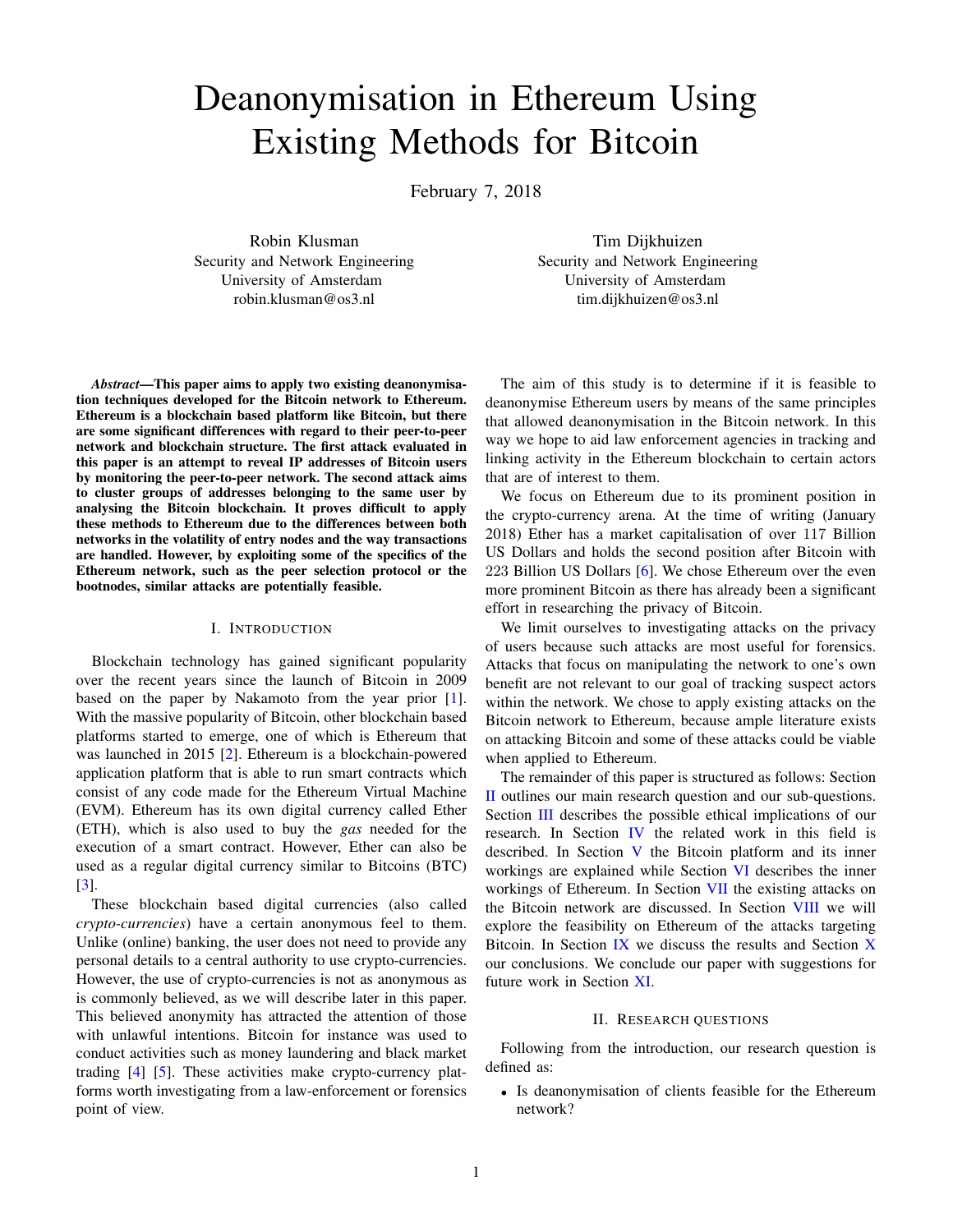In order to answer our main research question, the following sub-questions are defined:

- What differences exist between the Ethereum and Bitcoin networks?
- What deanonymisation methods exist for the Bitcoin network?
- Is it possible to deanonymise Ethereum clients using the same methods?

### III. ETHICAL IMPLICATIONS

<span id="page-1-0"></span>In our research we will investigate the privacy of Ethereum users and attempt to find a deanonymisation method that can track Ethereum addresses or link them to IP addresses. Our main focus is a theoretical investigation of existing methods made for the Bitcoin network and if they can be applied to the Ethereum network. We will not put these methods into practice and therefore do not compromise the privacy of any Ethereum or Bitcoin users.

# IV. RELATED WORK

<span id="page-1-1"></span>Biryukov et al. developed a method to deanonymise Bitcoin clients by linking IP addresses to wallet addresses [\[7\]](#page-6-8). This attack focuses on the Bitcoin P2P network and relies on the principle that the first peer to broadcast a transaction is likely the creator of that transaction. With sufficient resources Biryukov et al. would manage to deanonymise clients with a success rate ranging from 11% up to 60% in 2014. This attack is relatively efficient compared an attack that connects to all nodes in the P2P network, however it still requires a significant number of connections and is therefore still rather resource intensive. With the increased size of the Bitcoin network at the time of writing, significant additional resources would likely be needed to establish the necessary connections for this deanonymisation method.

Conti et al. present a survey on security and privacy issues of Bitcoin [\[8\]](#page-6-9). Most relevant for our research are the several privacy issues covered therein, which show that Bitcoin does not provide anonymity but instead provides only pseudonymity. Even if users create multiple Bitcoin addresses, the addresses belonging to the same user can be found through blockchain analysis, they state. A tool that analyses the Bitcoin blockchain in such a way, BitIodine, has been developed by Spagnuolo et al. [\[9\]](#page-7-0). We further discuss BitIodine in Section [VII-B.](#page-4-1) However, these methods of deanonymisation differ from the previous approach as no link is made to IP addresses. Instead, clients are tracked based on their Bitcoin addresses only. BitIodine uses the *change* characteristic of Bitcoin, where excess currency in a transaction is returned to the sender as change, to cluster addresses belonging to the same user.

Al Jawaheri presents a way to deanonymise Bitcoin users by combining posts on social media with clustering methods for Bitcoin addresses [\[10\]](#page-7-1). Their method works by first scraping social media platforms for publicly posted Bitcoin addresses, posted for instance with the intent to receive donations. The gathered addresses are then used to find a cluster of addresses belonging to that same user through applying one of the heuristics also used by Spagnuolo et al. With this set of addresses, Al Jawaheri is able to link the user's social media account to transactions that were thought to be anonymous, even if anonymisation tools such as Tor were used for the transaction [\[10\]](#page-7-1). This method relies on a user posting at least one of their Bitcoin addresses publicly on social media and the information of their social media profile being accurate to effectively deanonymise them.

Atzei et al. present a survey of the vulnerabilities that exist in Ethereum's smart contracts [\[11\]](#page-7-2). Their paper describes several attacks that are aimed at illegitimately obtaining Ethereum's currency, *Ether*. Among the described attacks is the well known attack on the Distributed Autonomous Organisation (DAO) which implements a crowd funding platform for the development of Ethereum. This sparked a hard-fork of the Ethereum blockchain in the summer of 2016 [\[11\]](#page-7-2). None of the attacks on smart contracts described in this paper are aimed at invading the user's privacy, which makes the investigation of such attacks a relevant field of study.

# V. BITCOIN ARCHITECTURE

<span id="page-1-2"></span>Like most blockchain based platforms, Bitcoin consists of two key elements, a peer-to-peer (P2P) network and a blockchain. The P2P network is unstructured and anyone can join using a persistent TCP connection [\[12\]](#page-7-3). Joined nodes can add new transactions to this public ledger that is run by the nodes in the network called *miners*. This means there is no need for a central authority in the network, making it fully decentralised [\[13\]](#page-7-4). Each element will be discussed in turn below.

# *A. P2P Network*

Through the P2P network of Bitcoin, both new transactions that are being broadcast, and the blockchain consisting of all old transactions are transferred between nodes [\[14\]](#page-7-5). A more detailed explanation of the blockchain of Bitcoin can be found in Section [V-B.](#page-2-0)

Each node aims to maintain exactly eight so called *entry nodes*, see Figure [1.](#page-2-1) The entry nodes are the eight *server* nodes (i.e. nodes that accept incoming connections) to which a Bitcoin client establishes an outbound connection. Server nodes themselves also maintain those eight outgoing connections, i.e. entry nodes. Through these entry nodes the client communicates to the rest of the network. Each node maintains the connection to its entry nodes until they go down, at which point a new entry node is found. Nodes listen by default on port 8333 for inbound connections, but do not necessarily have incoming connections. If a node connects to the network for the first time, it will connect to one of the hard-coded seed servers [\[15\]](#page-7-6). DNS queries are done to those seed servers to update the client's address database with new nodes. For every address that is added to the database, a timestamp is stored as well to ensure its freshness.

After an initial set of peers is discovered through the seed servers, a node can discover additional peers by sending a getaddr message to one of its current peers. That peer will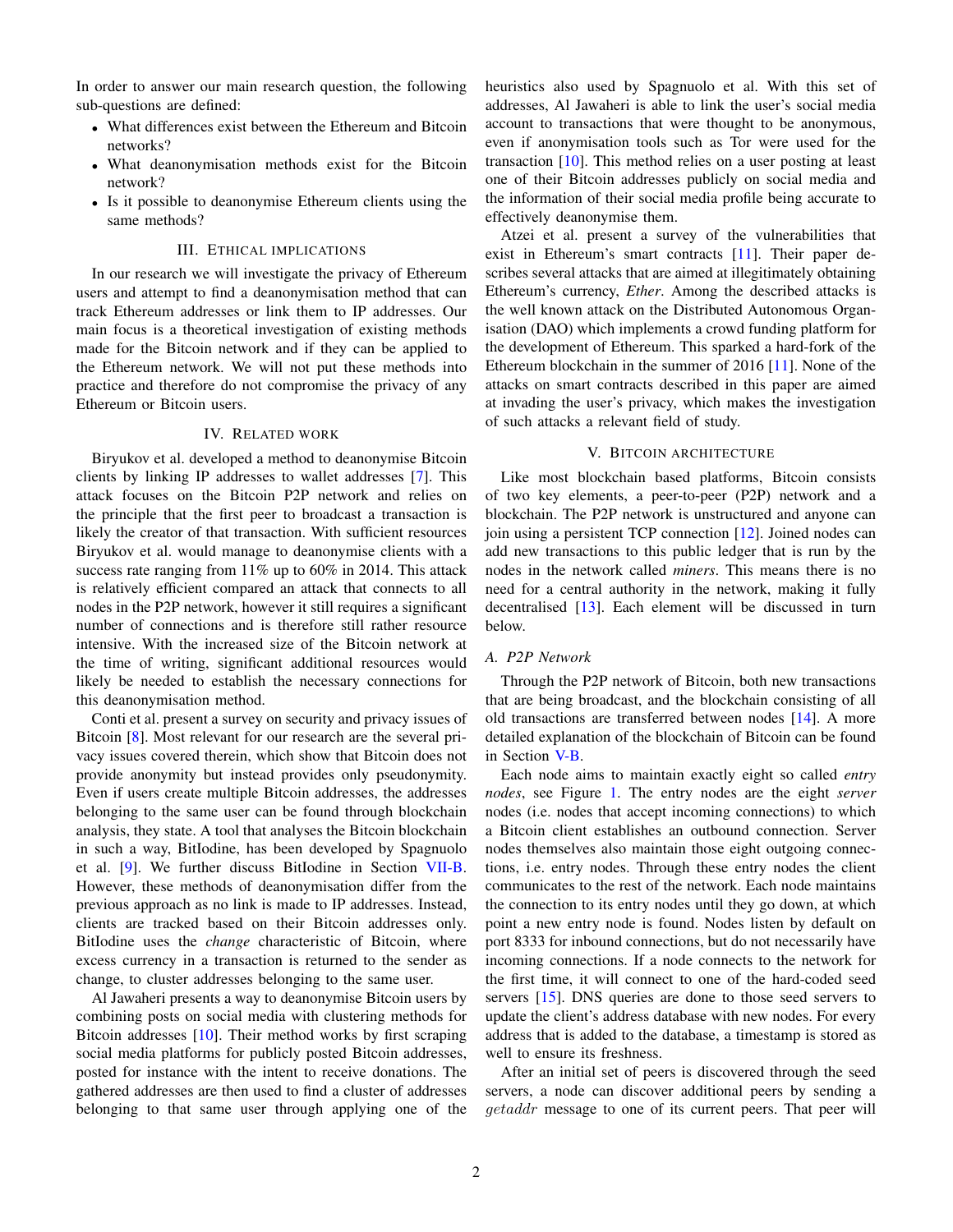

<span id="page-2-1"></span>Fig. 1. Entry nodes (blue & dashed line) of a certain client (red) in the Bitcoin P2P network (interconnections not depicted), arrows indicate an outgoing connection from the red client node

then return a list with 23% of its known peers' addresses (selected at random) to the requesting node, with a maximum of 1000 addresses. This list can include any address that the peer knows of, including those that it has no connection to [\[12\]](#page-7-3) [\[16\]](#page-7-7).

Transactions propagate through the network from one peer to another in several steps. First the sending peer sends an inv message to its peers to inform them about one or multiple new transaction(s). This message contains a hash of the new transaction(s)  $[12]$ . A node that receives the *inv* message, requests the actual data by sending back a *getdata* message. The sending peer then responds with the corresponding transaction data. The receiver does several checks on the received data and if those pass, the *trickling* process is started.

Within the transaction propagation, trickling is used as a method to make it harder for adversaries to analyse the traffic and determine which transaction is originating from a certain node. Trickling does this by queuing the *inv* messages before sending them out [\[12\]](#page-7-3). A sending node randomly selects another neighbour from its peer list every 100ms and flushes all outgoing message that are in that neighbour's queue.

Peers remember transactions that have been sent over a connection and will not resent them over the same connection. Such remembered transactions are forgotten eventually if they do not make it into the blockchain [\[7\]](#page-6-8). Each node is itself responsible for having its transactions included in the blockchain, so re-sending or re-broadcasting can be necessary when a transaction is still not included in a block after a certain time period [\[12\]](#page-7-3).

#### <span id="page-2-0"></span>*B. Blockchain*

Conti et al. describe the Bitcoin blockchain as a "public append-only link-list based data structure which stores the



<span id="page-2-2"></span>Fig. 2. Overview of the Bitcoin blockchain and the data included in each block

entire network's transaction history in terms of blocks" [\[8\]](#page-6-9). Everyone can get a copy of the whole blockhain and see the information that is stored in it. Bitcoin blocks, see Figure [2,](#page-2-2) consist of a header, transaction counter and transaction list [\[17\]](#page-7-8) [\[18\]](#page-7-9) [\[16\]](#page-7-7).

The prev\_block field inside the header is a 32 byte hash of the previous block's header. This hash is calculated by hashing the previous block header twice with the SHA-256 hashing function [\[19\]](#page-7-10), which creates the link between blocks. The  $merkle\_root$  field ensures the integrity of the transactions of the block that it is included in, since it contains a hash based data structure of all transactions in the block.

It could happen that two blocks are mined close to simultaneously. This causes a fork to occur in the blockchain when two or more distinct blocks with the same parent are mined simultaneously. Forks are resolved automatically when ultimately one of the two forks becomes the longer chain and all nodes in the network adopt that chain [\[20\]](#page-7-11).

The transactions within a block consist of an input and output value  $[12]$ . When a user issues a transaction within the Bitcoin network, the output amount of that transaction has to be identical to the input amount. In the case that user A has an input of 3 Bitcoins and wants to transfer only 2 Bitcoins to user  $B$ , it means 1 Bitcoin is unused. For this, Bitcoin automatically creates a shadow address that is used to collect the 1 Bitcoin 'change' [\[9\]](#page-7-0). Furthermore, the output of a transaction is marked as an *UTXO* (unspent transaction output) [\[12\]](#page-7-3). Each UTXO can only be used once as input for a new transaction. After using an UTXO, it is marked as *STXO* (spent transaction output).

#### *C. Consensus Model*

Bitcoin relies on a Proof of Work (PoW) consensus model. Any node can connect to the network and start issuing transactions. Those transactions get validated by miners, which bundle a set of valid transactions of their choice and generate a proof of work (PoW) for it [\[8\]](#page-6-9). The proof of work consists of a computationally hard puzzle, the difficulty of which depends on the total computational capacity of the network. This PoW is necessary to prevent a so called Sybil attack, where a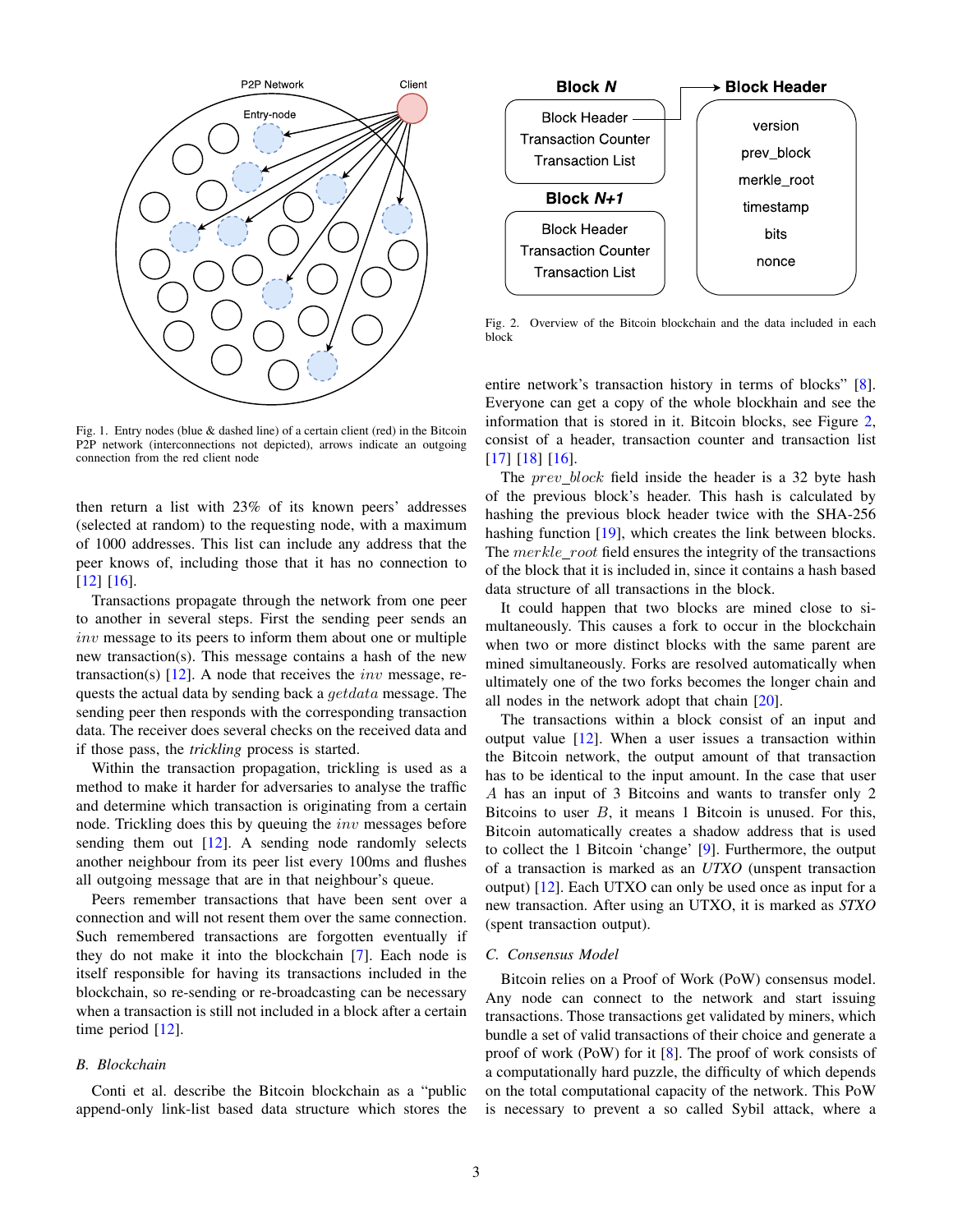single party creates a multitude of fake identities in order to manipulate the consensus in the network by creating a false majority [\[21\]](#page-7-12). Without PoW, fake identities could write their own blocks which will subsequently be seen as the genuine blocks because the fake identities could have a majority in the network. By requiring a PoW, it becomes difficult to create a fake majority, as significant computational power (more than the entire genuine network) is required. With this model, decisions are thus made not by the majority of nodes, but by the majority of computational power [\[12\]](#page-7-3).

# VI. ETHEREUM ARCHITECTURE

<span id="page-3-0"></span>Just like Bitcoin, Ethereum is a decentralised, blockchain based platform in which users can send and receive the associated currency — Ether in Ethereum's case.

It relies on many of the same principles that Bitcoin does — such as the PoW based consensus model, but its exact workings often differ and are only sparsely documented. An investigation of the Ethereum clients' source code is often necessary to fully understand how Ethereum works. There are also some more obvious key differences between the two. Ethereum's blockchain differs from the one used in Bitcoin as it stores a state, and account balances are stored directly instead of being based on unspent transaction outputs. The P2P network also has significant differences in the way nodes connect to the network and find additional peers. The most notable difference however, is that Ethereum not only allows users to trade Ether but it also provides a blockchain powered application platform that can run so called *smart contracts* [\[2\]](#page-6-1) [\[3\]](#page-6-2).

# *A. Smart Contracts*

A smart contract is essentially an Ethereum client with the same permissions and options. However, it is not controlled by a person, but by an arbitrary piece of code written for the Turing complete Ethereum Virtual Machine (EVM). What we call a Smart Contract then is the combination of the Ethereum account and the code running on that account. Each contract can be identified by its Ethereum address in the same way a normal Ethereum user can. Smart contracts are typically not directly written in EVM assembly code, but in the (Ethereum specific) higher level programming language called Solidity [\[11\]](#page-7-2). Unlike conventional programs, smart contracts live publicly on Ethereum's blockchain. Any user can create a smart contract, and once it is written and deployed it cannot be altered by anyone, not even by its creator. After deployment, any client can call the contract's functions by sending transactions to it. When a transaction is sent, the corresponding functions from the smart contract are executed by miners and any state-changes are added to the blockchain [\[11\]](#page-7-2).

Miners are paid for their services with *gas*. Each EVM instruction they execute has an associated gas cost. The inclusion of a gas cost is to prevent DoS attacks on miners through smart contracts that never terminate [\[11\]](#page-7-2). The client calling a contract can define the maximum gas that the operation is allowed to consume and the price (in Ether) that they are willing to pay per unit of gas [\[22\]](#page-7-13).

Smart contracts are a valuable feature of Ethereum. It allows its users to automate many of processes and since contracts are public and immutable once they are deployed, clients using the contract can verify that the contract does what they expect it to.

# *B. Blockchain*

Ethereum blocks, see Figure [3,](#page-4-2) consist of a block header, a trie data structure containing transactions included in the current block and a list of block headers for the siblings of the block's parent known as *ommers* (i.e. blockchain forks that occurred due to simultaneously mined blocks, one block prior to the current block). The header contains hashes of transaction trie root and the sibling list to prevent tampering after the block has been added to the blockchain. The Proof-of-Work hash for an Ethereum block is computed over the entire header excluding the  $mixHash$  and nonce values, which are generated during the PoW computation and added to the header afterwards [\[23\]](#page-7-14) [\[3\]](#page-6-2). It is also noteworthy that, unlike Bitcoin, Ethereum blocks include the state after application of the current block [\[2\]](#page-6-1).

Ethereum's blocks are thus largely similar to Bitcoin blocks but do include a number of additional values like the previously mentioned list of ommers and transaction receipts which contain the transaction outcomes [\[3\]](#page-6-2). Additionally, as opposed to Bitcoin, Ethereum stores more data directly, like account balances and the global state, whereas in the Bitcoin network these things need to be computed. A more detailed description of all values included in Ethereum blocks can be found in the paper by Wood [\[3\]](#page-6-2).

#### *C. P2P Network*

Ethereum's P2P network uses a protocol based on the Kademlia P2P Distributed Hash Table (DHT) [\[24\]](#page-7-15) but with some significant changes. All DHT functionality is removed, as it is not needed for Ethereum's implementation [\[25\]](#page-7-16). Instead, there are six hard-coded bootstrap nodes, called bootnodes, and clients exchange messages to find more peers using a slightly modified version of Kademlia's peer discovery protocol. Unlike in the Bitcoin P2P network, Ethereum's P2P protocol uses  $nodeIDs$  to identify nodes. A  $nodeID$  is simply a node's public key and is also used to encrypt traffic between nodes. nodeIDs are used in combination with the IP address belonging to that node, which means a link between the two is easily established [\[24\]](#page-7-15). To find the exact workings of Ethereum's P2P network, we had to analyse the Ethereum source code as published on GitHub.

Each node keeps track of peers, as per the Kademlia protocol, in rows, where each row  $i$  contains peers whose  $nodeID$  has the same first *i* bits as the node itself  $[25]$ . For each row the node aims to maintain exactly and stores at most  $k$  peers in that row. The value for  $k$  can be chosen to determine the level of redundancy in the network [\[26\]](#page-7-17).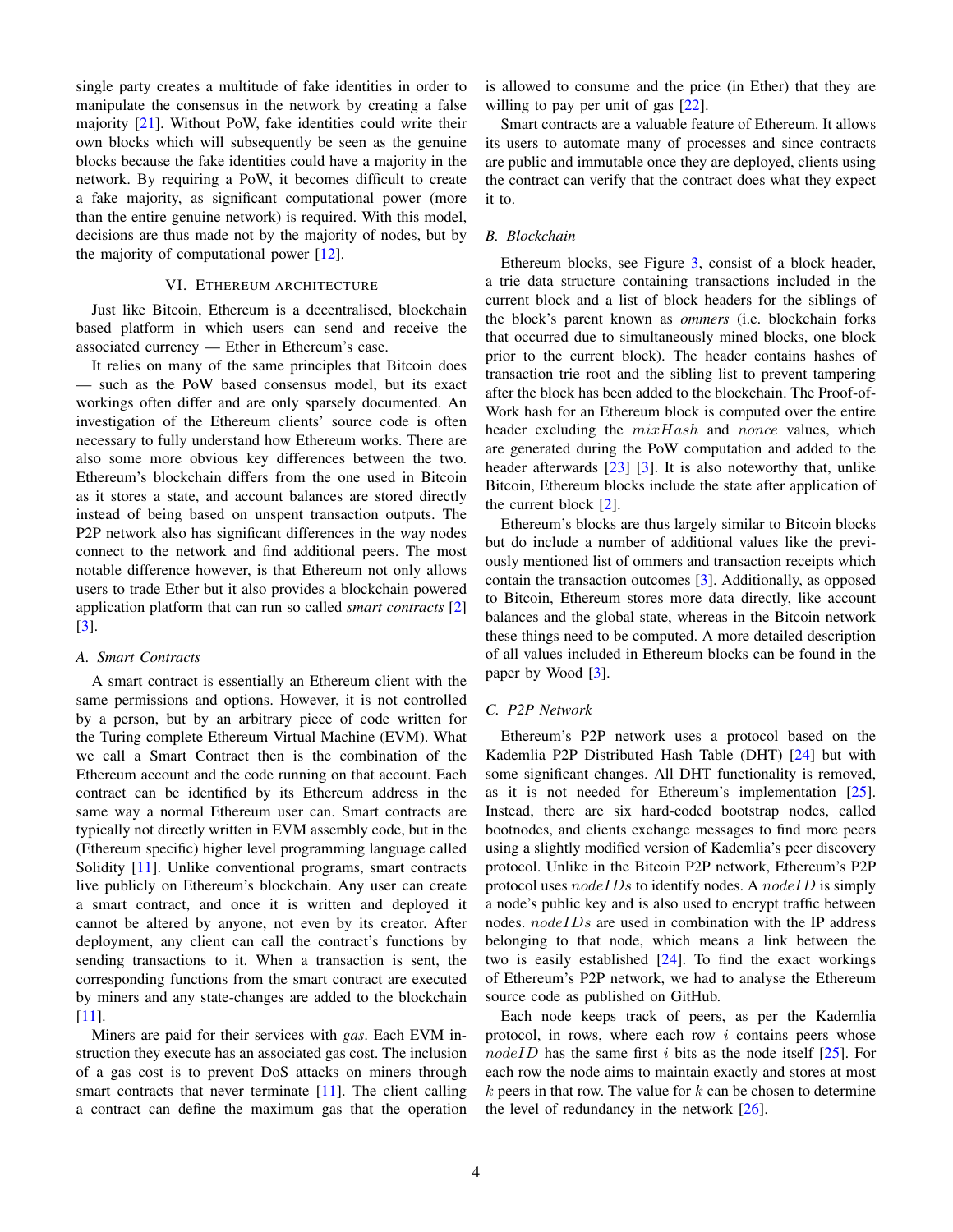

<span id="page-4-2"></span>Fig. 3. Overview of the Ethereum blockchain and the data included in each block

A client discovers more peers using a *findnode* query with its own  $nodeID$  as parameter to some of its existing peers  $[27]$   $[28]$   $[25]$   $[29]$ . The recipient node of this query will then use the received *nodeID* to select to which of its peers it will forward the querying node [\[30\]](#page-7-21) [\[31\]](#page-7-22) [\[32\]](#page-7-23). This is decided by performing an XOR on the SHA3 hashes of the sender's  $nodeID$  and each of the  $nodeIDs$  of the known peers for this node. The resulting values are sorted and from the addresses of the peers corresponding to the topmost results, known as the *closest* peers, 16 are forwarded to the querying node [\[29\]](#page-7-20). The querying node then recursively queries the newly discovered peers to find more peers until no new peers are discovered that are closer to the provided  $nodeID$  [\[26\]](#page-7-17) [\[24\]](#page-7-15).

To find more peers in this way, a node first needs some entry point into the network to send a findnode query to. For this purpose, currently a total of six hard-coded bootstrap nodes [\[33\]](#page-7-24), or bootnodes, exist to which a peer can send an add me message to receive a list of peers that are inside the network [\[33\]](#page-7-24) [\[26\]](#page-7-17).

#### VII. EXISTING ATTACKS

<span id="page-4-0"></span>Various attacks have been researched for the Bitcoin network, part of which are aimed at attacking Bitcoin users' privacy by for instance tracking all transactions by a certain user, revealing a user's IPs or mapping which Bitcoin wallets belong to the same person. This Section focuses on two attacks on Bitcoin users' privacy, the first attack aims to link IP addresses to Bitcoin addresses and the second attack tries to cluster different Bitcoin addresses belonging to the same user.

#### *A. Discovering IP Addresses*

As mentioned before, Biryukov et al. developed an effective but invasive and resource intensive deanonymisation method for the Bitcoin P2P network. This attack works by identifying as many entry nodes as possible of a client or IP address we are interested in.

Entry nodes are identified by connecting adversary controlled nodes to nearly every Bitcoin server node. These nodes then listen for client IP addresses that are advertised in the network and log the set of server nodes which advertised that address. This set then includes (a subset of) the entry nodes of that specific client but can include some false entries as well. To filter out these false entries Biryukov et al. exploit the fact that Bitcoin clients will not forward an address over a connection if that connection was recently used to forward that same address [\[7\]](#page-6-8). Once a subset of the entry nodes is known, the adversary establishes multiple connections to a large amount of the server nodes in the network and listens for transactions that are being broadcast. If a transaction is first broadcast from exactly those nodes that form an entry-node subset, we know that the creator of that transaction is likely the node belonging to those entry nodes.

It is important to note that this attack relies on the fact that entry nodes remain largely constant for a given client. If entrynodes are not constant, at least to some extent, this attack will no longer be able to effectively deanonymise.

Furthermore, this attack will require significant resources to execute, as a large amount of connections need to be made to nearly all the server nodes in the network. At the time of writing (May 2014) Biryukov et al. applied a proof of concept of this attack on the testnet of Bitcoin which consisted of an average of 240 Bitcoin server nodes. They were able to correctly link 59.9% transactions to the corresponding IP address by adding 50 connections to all server nodes, which results in using 40% of the total connection capacity of those server nodes. This results in a total of 12000 connections within the test network, making this attack on Bitcoin unfeasible or even impossible for the average individual. A large corporation or government agency would be more capable of amassing the required resources and executing such an attack. However, with the increase in size of the Bitcoin network since 2014, which at the time of writing consists of just under 120000 nodes [\[34\]](#page-7-25) [\[35\]](#page-7-26), it is possible that by now this type of attack is out of reach for even such parties.

# <span id="page-4-1"></span>*B. Clustering Bitcoin Addresses*

Another method for deanonymisation is finding out which Bitcoin addresses belong to the same user. Spagnuolo et al. present a framework that is able to find such a clustering of addresses called BitIodine [\[9\]](#page-7-0).

BitIodine consists of several modules, of which the three most interesting modules are the scraper, the block parser and the clusteriser. The scraper is used to crawl the web for Bitcoin addresses that users have posted publicly, similar to the techniques described by Al Jawaheri. The block parser stores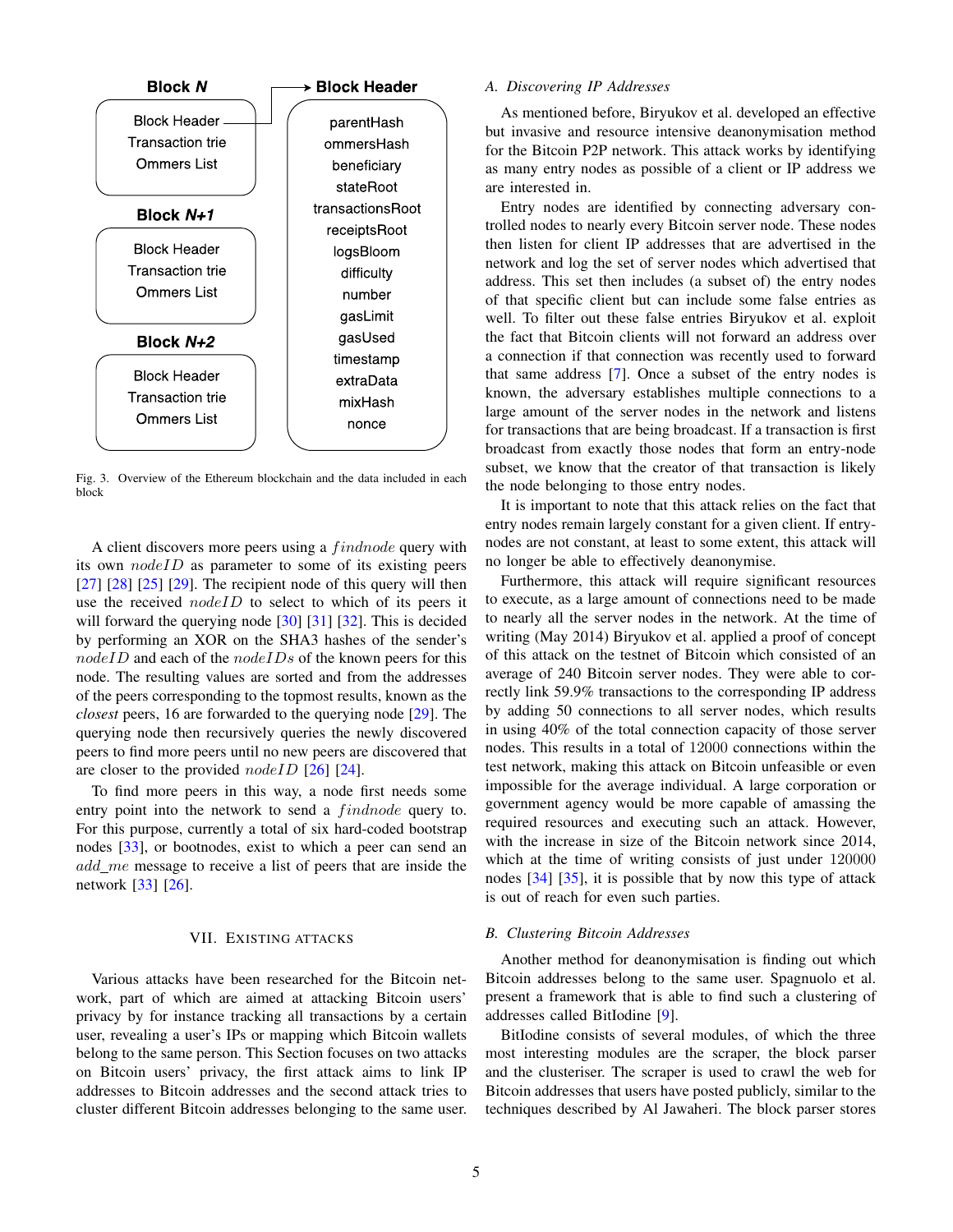all Bitcoin blocks into a database and the clusteriser groups addresses using two heuristics.

The first heuristic exploits so called *multi-input* transactions. A multi-input transaction occurs when a user, A, wants to transfer a certain amount of Bitcoins to another user, B, but does not have a single UTXO with enough coins for the transaction. A will then have to use multiple inputs to aggregate the amount A wants to transfer. When a transaction includes multiple input addresses, Spagnuolo et al. assume that those input addresses belong to the same wallet and, in turn, the same user.

The second heuristic uses the concept of change that the Bitcoin network has. As explained in Section [V-B,](#page-2-0) most transactions include change being sent back to the user that the transaction originates from. This fact can be used to identify additional addresses belonging to that user, Spagnuolo et al. use this in BitIodine. They analyse the transactions that contain only two output addresses. If one of the two output addresses never appeared in the blockchain before, it is likely that this address is the newly generated shadow address of the sending user [\[9\]](#page-7-0).

An adversary with average computational power would be able to apply both the heuristics described previously, and thus make deanonymisation in this way feasible. However, more computational power will result in faster processing of transactions. At the time of writing, the total size of the Bitcoin blockchain is just over 155GB [\[36\]](#page-7-27). A government agency or large company potentially has access to much larger the computational power, and could therefore speed up processing of all this data significantly.

# <span id="page-5-0"></span>VIII. FEASIBILITY OF EXISTING ATTACKS FOR ETHEREUM

When applying the first attack described by Biryukov et al. to Ethereum's P2P network, we encounter some issues. Ethereum clients do not have certain static entry nodes and the connections to their peers are more volatile — if a closer peer is found it will connect to that peer and possibly disconnect from a previous peer. Additionally, Ethereum clients may connect to many more than eight peers. The exact number is defined by each client and is not a global setting. Monitoring all nodes that a certain client is connected to by finding a super-set of entry nodes and then narrowing this set down, therefore becomes troublesome. This attack is therefore not feasible for Ethereum in its current form. If a different method for identifying those nodes is adopted, this strategy of identifying the nodes to which a client is connected and then using that to deanonymise that client, can be feasible for Ethereum. An adversary could attempt identifying or taking control over the nodes to which a client is connected by exploiting Ethereum clients' nature to connect to nodes whose public key hashes close to their own.

Another issue with the attack described by Biryukov et al. is the scale of the Ethereum network, which at the time of writing consists of over 24000 nodes [\[37\]](#page-7-28). An adversary that wishes to deanonymise Ethereum users by finding an IP address when given an Ethereum address, will need to monitor the entire network by connecting to practically every node. Due to the size of the network, this approach requires significant resources. However, if an adversary does have access to the necessary resources, this attack will be effective. An adversary whose goal is to identify a wallet address when given a certain IP address will require less resources to do so. In this case, the adversary can find the node with the given IP address in the P2P network and attempt to monitor all its connections. This approach is less impacted by the scale of the network and depends only on the number of peers that the certain node is connected to. This number is also likely to increase with the network size, as a larger network leads to each node being able to fill up more of its rows with peers. However, the increase in connected peers will be much lower than the total increase in network size.

When we look at the second attack on users' privacy described by Spagnuolo et al. and attempt to apply its clustering methods to the Ethereum blockchain, issues arise as well. As described previously, Ethereum does not work with UTXOs but instead stores a state that keeps track of which funds belong to what address. For this reason, multi-input transactions do not exist in the same form as they do in the Bitcoin network. This means that clustering addresses based on multi-input transactions is not possible for Ethereum.

Due to the lack of UTXOs, Ethereum also does not need the concept of change that Bitcoin does. A user can simply transfer exactly the desired amount of funds to another user without having to 'use up' an entire UTXO. Clustering addresses based on guessing shadow addresses through the change feature therefore also becomes impossible, meaning that both clustering techniques are not applicable to the Ethereum network.

However, the scraping functionality in BitIodine can be successfully applied to Ethereum, as Ethereum users might also post their addresses online publicly.

#### IX. DISCUSSION

<span id="page-5-1"></span>Both the discussed Bitcoin deanonymisation attacks are difficult to apply to the Ethereum network. In the case of the attack by Biryukov et al. the specifics of the Bitcoin P2P network that the attack relies on do not exist in the Ethereum network. Ethereum's network however, does have other features that can potentially be exploited by an attacker, such as the peer selection protocol which chooses peers based on their public key's hash closeness.

The clustering methods described by Spagnuolo et al. are also difficult to apply, as they rely on Bitcoin's UTXO based system which does not exist in Ethereum. Clustering addresses in Ethereum is also less necessary, as users have no reason to create additional addresses due to the lack of a change concept in Ethereum. If a user does create multiple Ethereum addresses, clustering or tracking those will require similar techniques to those that are used when finding relations between regular bank accounts, which are out of scope for this paper.

Other possibilities for attacks on users' privacy exist but are not covered in this paper, such as attacking the peer selection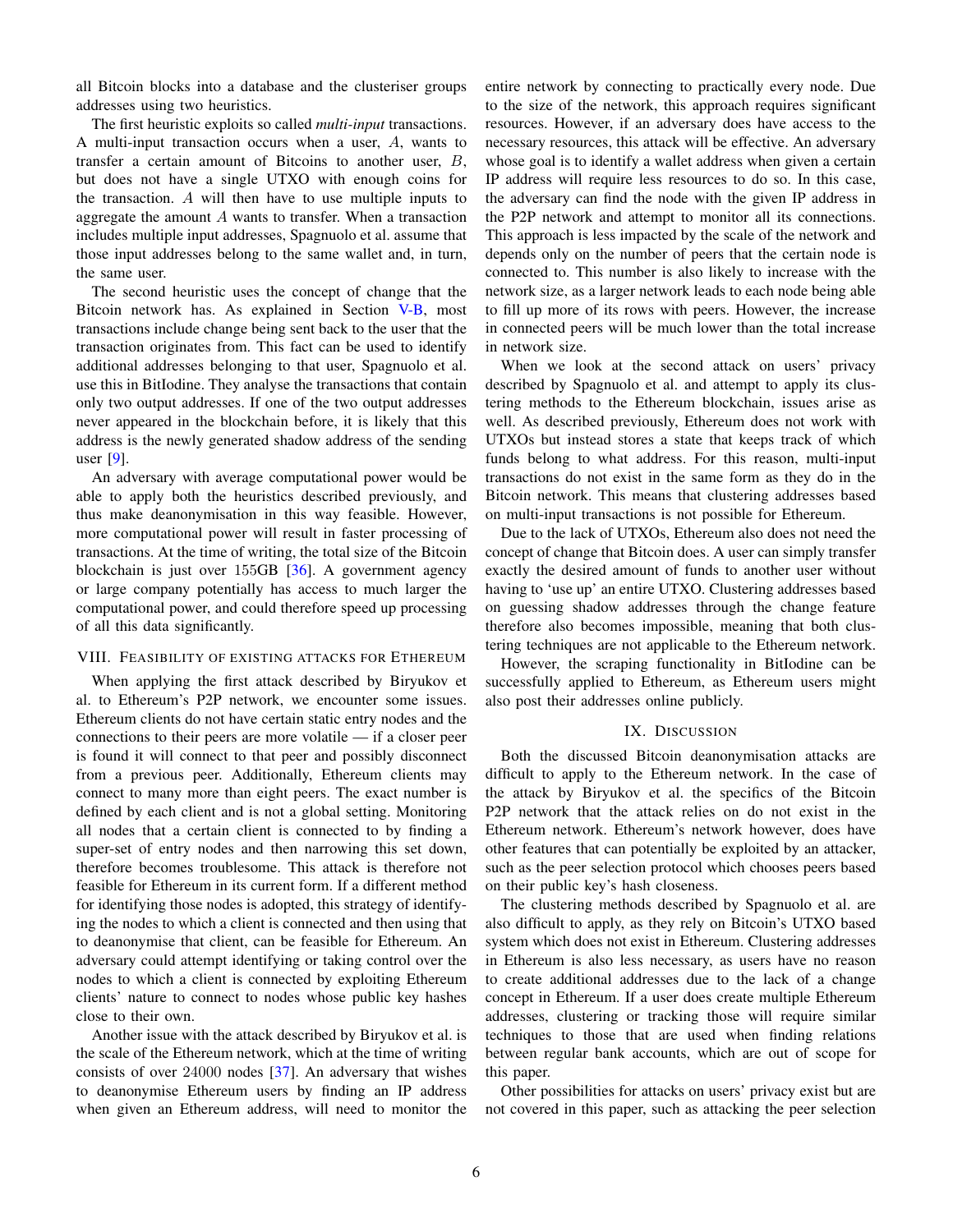protocol, the bootnodes or the wallet software. We briefly discuss the possibilities for such attacks in Section [XI.](#page-6-7)

# X. CONCLUSIONS

<span id="page-6-6"></span>Due to the differences between the Bitcoin and Ethereum networks, deanonymisation of Ethereum clients turned out to be unfeasible using existing methods designed for the Bitcoin network. Both of the investigated methods rely on specific features in the Bitcoin network. The IP discovery attack relies on the static entry nodes that exist in Bitcoin's P2P network and the clustering attack uses the UTXO based transactions to cluster addresses, both of which do not exist in the same way in Ethereum.

However, Ethereum does have other potentially exploitable features such as the hard-coded bootnodes and the peer selection protocol. Furthermore, Ethereum does not facilitate the creation of shadow addresses that exist in Bitcoin, potentially making users traceable without clustering metrics, as in most cases they only use a single address.

#### XI. FUTURE WORK

<span id="page-6-7"></span>An attack which builds on the same principle of monitoring the nodes to which a certain client is connected, might be possible by creating a shadow P2P network and taking control of Ethereum's bootnodes. An adversary with sufficient resources could create a shadow P2P network which connects to the real network but does not reveal any legitimate nodes to its peers. If the adversary also gains control over all bootnodes and modifies them to point newly joining nodes only to the adversary's nodes, a situation arises where the adversary controls all peers of a newly joined node. This enables her to find which Ethereum address belongs to that node when it broadcasts a transaction. Since IP addresses of nodes are known, it allows the adversary to link this IP address to the Ethereum address used for the transaction. This kind of attack would not be feasible for an average person, but a government agency could forcibly take control over bootnodes to mount this kind of attack. We have not implemented or verified the effectiveness of such an attack and leave it as a possibility for future work.

Another method to achieve control over all of a node's peers and deanonymise the user running that node could be to abuse the peer selection protocol. An Ethereum node selects its peers based on their closeness to the node itself, which is determined by doing an XOR of the SHA3 hash of both nodes' public keys. This trait can be exploited by attempting to create nodes with public keys that hash close to a certain target node. Generating and hashing public keys is not an exceptionally expensive operation, making this attack feasible when dealing with a sparse network. One method to prevent such an attack is to assign the public keys instead of letting users generate them themselves. This method has also been applied to DHTs using smartcards to distribute the key material Druschel and Rowstron [\[38\]](#page-7-29). This would have the negative effect of introducing a centralised element into a system that aims to be fully decentralised and is therefore unlikely to see adoption by Ethereum. Additionally, even if an adversary manages to generate multiple public keys that hash close to the target node, they have no way to know for certain what other nodes the target node might be connected to, thus reducing the success rate of this kind of attack.

Another approach could be not to gain control over, but only to identify the nodes that a certain client is connected to. When such nodes are identified, listening for transaction broadcasts in the same way that Biryukov et al. do may allow deanonymisation of clients. The adversary could attempt this by hashing the public keys of all nodes it can find and determining which nodes the client they are interested in is likely to connect to. However, this approach gives no assurance that those nodes are the right nodes. This paper has not explored the possibilities for such an attack but we think it warrants further investigation and as such leave it as a suggestion for future work.

Another possibility for deanonymisation in the Ethereum network exists through an attack on wallet software that clients use. If intelligence agencies find a vulnerability in existing wallet software or create their own and manage to achieve widespread adoption, tracking users based on IP or Bitcoin address becomes viable without having to expend significant resources. Such investigations are out of scope for this paper, so again leave this as a suggestion for future work.

#### **REFERENCES**

- <span id="page-6-0"></span>[1] Satoshi Nakamoto. *Bitcoin: A peer-to-peer electronic cash system*. 2008. URL: [https://bitcoin.org/bitcoin.pdf.](https://bitcoin.org/bitcoin.pdf)
- <span id="page-6-1"></span>[2] Vitalik Buterin et al. *Ethereum white paper*. 2013. URL: [https://github.com/ethereum/wiki/wiki/White-Paper.](https://github.com/ethereum/wiki/wiki/White-Paper)
- <span id="page-6-2"></span>[3] Gavin Wood. "Ethereum: A secure decentralised generalised transaction ledger". In: *Ethereum Project Yellow* Paper 151 (2014). URL: https://ethereum.github.io/ [yellowpaper/paper.pdf.](https://ethereum.github.io/yellowpaper/paper.pdf)
- <span id="page-6-3"></span>[4] Malte Moser, Rainer Bohme, and Dominic Breuker. "An inquiry into money laundering tools in the Bitcoin ecosystem". In: *eCrime Researchers Summit (eCRS), 2013*. IEEE. 2013, pp. 1–14.
- <span id="page-6-4"></span>[5] Nicolas Christin. "Traveling the Silk Road: A measurement analysis of a large anonymous online marketplace". In: *Proceedings of the 22nd international conference on World Wide Web*. ACM. 2013, pp. 213–224.
- <span id="page-6-5"></span>[6] CoinMarketCap. *Cryptocurrency Market Capitalizations*. URL: [https : / / coinmarketcap . com/](https://coinmarketcap.com/) (visited on 01/11/2018).
- <span id="page-6-8"></span>[7] Alex Biryukov, Dmitry Khovratovich, and Ivan Pustogarov. "Deanonymisation of clients in Bitcoin P2P network". In: *Proceedings of the 2014 ACM SIGSAC Conference on Computer and Communications Security*. ACM. 2014, pp. 15–29.
- <span id="page-6-9"></span>[8] Mauro Conti, Chhagan Lal, Sushmita Ruj, et al. "A Survey on Security and Privacy Issues of Bitcoin". In: *arXiv preprint arXiv:1706.00916* (2017).